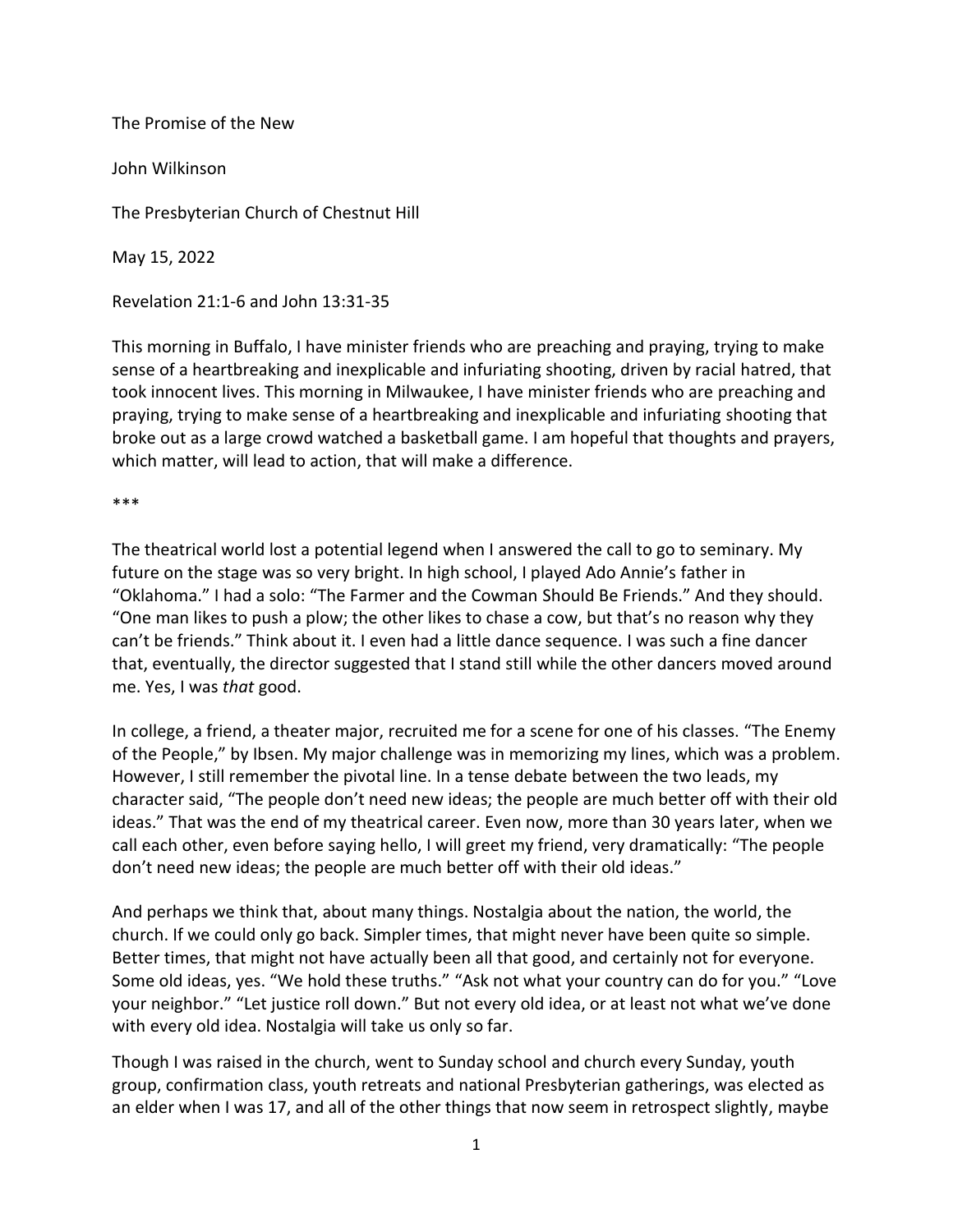even overly, church-y, I cannot say that I was familiar with the Bible when I landed at seminary. Not by a long shot. Church, I knew. The Bible, not so much. The Bible seemed to me then, and might seem now, as something distant and mysterious, best left to the scholars to figure out, the professionals, or perhaps, the religious fanatics.

That's a mistake. If we learned anything from the Reformation of 500 years ago it is that the Bible is the people's book, accessible to us. Every time a minister or theologian tells you something about the Bible that doesn't seem quite right, or that conflicts with something you hold deep in your heart, don't believe it. Check it out. The Bible is meant to be opened, not closed. It serves as a guidebook, not a rulebook. It is meant to be contended with, not blindly assented to. You may not like everything in it, or agree with everything in it, or understand everything in it. But you will miss something if you do not engage it, and you will profit when you do.

When I served on a denominational task force, we spent some time thinking about how to engage, how to approach, the Bible. We were, our denomination, fighting over many things then; now, not so much. How we approached the Bible in general, and applied it to particular matters, was an important discussion. We landed on a principle, or, rather, re-articulated an old principle. If a text, or an interpretation, does not lead you more closely to an understanding of God as a God of love, and our task being that of loving God, and God's world, and God's people, then look again. The rule of love, we called it. Love. New, and old. Old, and new.

Still, that Bible. If our general experience with the Bible is hands-off and keep your distance, then that's especially true with the Book of Revelation. Our culture, and perhaps our church, links Revelation with prognosticators of doom who equate mysterious language and images with modern day political happenings or global events. *These* seven things equal *those* seven things, the experts say, or *that* force of evil then equals *this* force of evil now. That has been true in the Cold War era, or the nuclear era, or the Y2K frenzy – remember that? – and is now true as geo-political forces are at work, still out there, that somehow war in Ukraine, for example, is fulfilling biblical prophecy. It is not.

Or, another point on the spectrum, people who do look at Revelation try to dismiss the sense of urgency and impending doom with which the writer, a man named John, John of Patmos, considered the condition of the world. He couldn't have meant what he wrote, some say – it is too scary, too fantastic.

Read Revelation, perhaps this afternoon after working in the garden and you've rehydrated and taken a few Advil. If you are like many who simply ignore the last book in the Bible because it is either mysterious or controversial or confusing, read it, and be edified. It contains neither the ravings of a lunatic nor the pie-in-the-sky wishful thinking of a dreamer. It contains a vision, sometimes mystical, even apocalyptic, likely written by an imprisoned follower and believer who used grand and sometimes difficult images to proclaim how things were and imagine how they might be. And it contains words of encouragement and challenge to churches, fledgling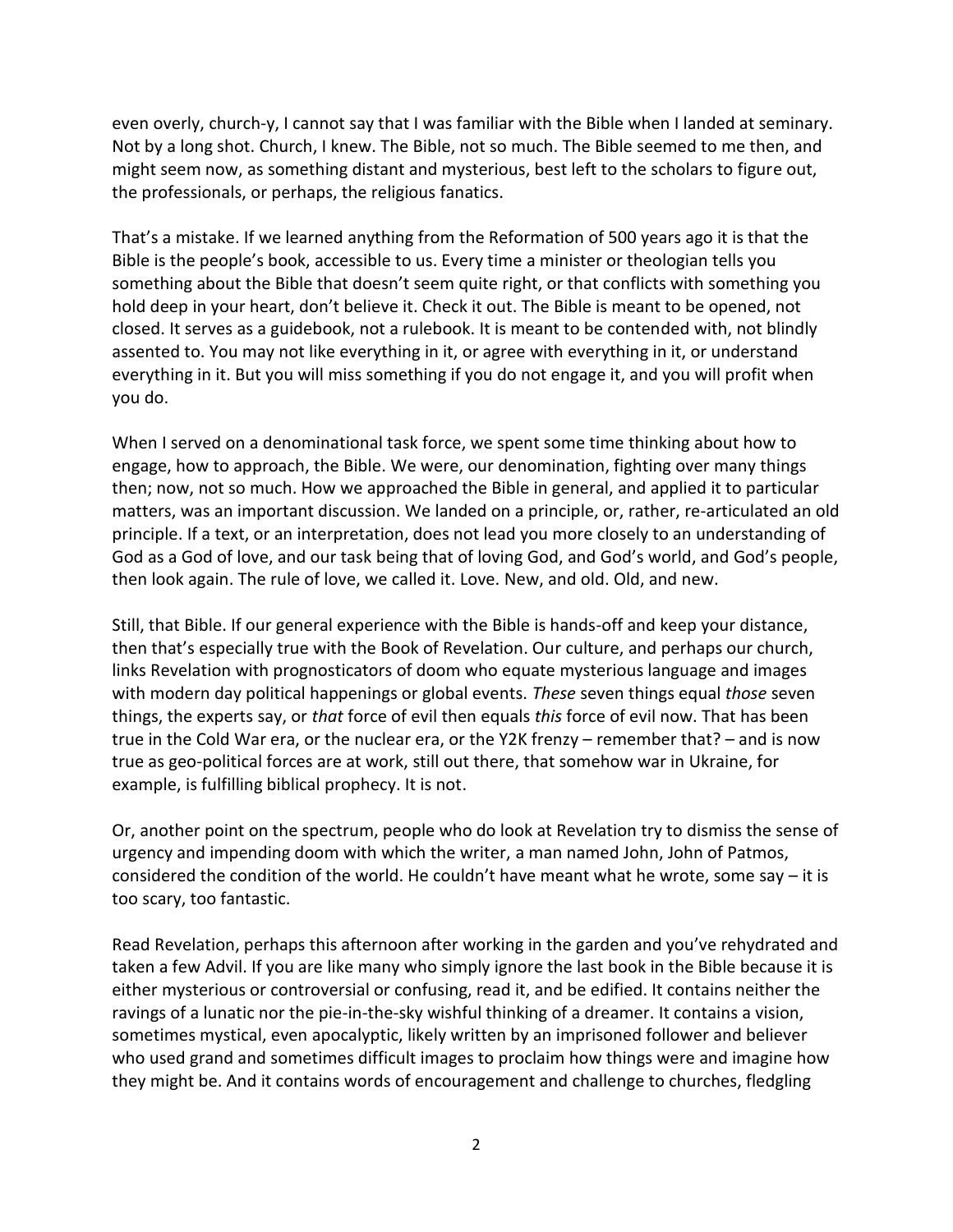churches, who are seeking to discern what it means to live in the world and give witness in an environment that is sometimes hostile, sometimes indifferent, sometimes both.

John envisioned the church at war *in* the world *with* the world. That is where it may be different for us. Our culture, at least in this country, does not persecute us for practicing our faith, nor prevent us from participating. But even now, we live in a conflicted world, and we are engaged in a heightening debate about what it means to practice faith in the world, or how faith gives form to our public life, and what competing visions of that look like.

So read Revelation. You might be confused, or angered. But you will also be provoked, and challenged, and perhaps even inspired. Because what you will find is exactly what we need – an alternative way of looking at life, at the world, then the ways that life, or the world, or culture, would have us understand. An alternative way, a new way.

And if we hang in there through Revelation we will discover some of the most beautiful language and imagery and hope in all of the Bible. A vision of a new and holy city. A beautiful river. Life and light and peace and joy. All things new. A new heaven and new earth. A promise that suffering and tears and even death will be no more.

How on earth can we leave that vision to the experts or prophets of doom? How on earth can we not embrace that vision and seek to live into it and seek to build it, with God, right now? A new heaven and a new earth.

After two years of cancellations and online events, my Facebook feed is overflowing with prom pictures – everyone looks fabulous – and commencement pictures – everyone looks relieved. I have been privileged to hear more than a few commencement addresses. Most are not memorable. A few jokes. Thanks to the people who supported you along the way. A wry comment about tuition payments, or the applicability of that philosophy degree. A few pithy platitudes. Perhaps a reference to Frost's "The Road Not Taken." Or Journey – "Don't Stop Believin'."

Invariably, each address will contain two points. This is not the ending, but a beginning. And you are not the future; you are the present. Both are true.

New heaven and new earth. A new commandment. All things new.

We read the Bible and are perplexed by issues of time. There are points when all of God's plans seem destined to unfold in the future – as in the dramatic images from Revelation. There are other times when it is clear – as in Jesus' commands to his followers – that the new thing is beginning now. We are to love one another, now, live into the new commandment, now.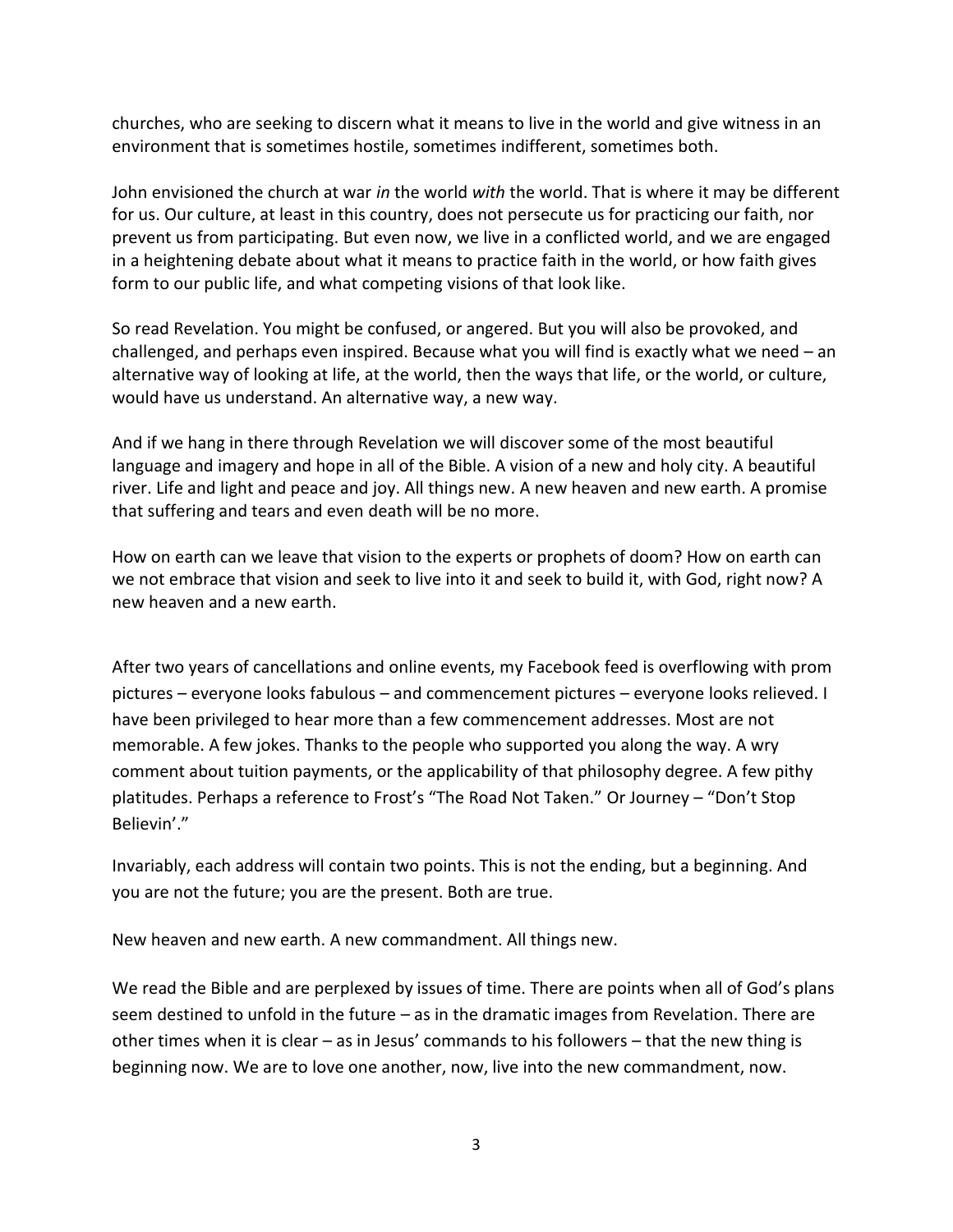As in most things, this seems to be a "both-and" situation rather than an "either-or" one. We live in hope for the future, and we live in determination for the present, believing that God's agenda of transformation and renewal is for the present moment and every moment. And we live like it. We live as if God is working in the here-and-now, because God is. And we live as if God is working in the yet-to-be, because God is.

Doug Bratt writes that John the Revelator "makes a subtle shift in verb tenses when he reports that the One who sits on the heavenly throne…is "*making* everything new…(we learn) what the victorious Christ is trying to tell John about what God is *already* doing when the apostle sees this startling vision." Not God *will make* all things new; God is making all things new. Already. Now.

How, in fact, might Revelation 21's vision of the future actually reflect what God is currently "making new"? And how might the Holy Spirit use John's glorious vision to help shape the lives of God's dearly beloved people in response to that gracious work?

While the heavy lifting is on God, we, too, are invited into the transformation and renewal business. Because we have been loved, we are called to love. Because God will wipe tears away, we are called to do the same – our own, when that difficult moment comes, but more so the tears of those we love and for whom we are called to care.

It seems clear what newness the world needs: war, racism, poverty, deep division between groups of people, environmental threats. It is not always so clear how we will get there, but it is clear that we *are* called to get there, or rather to cooperate with God who is leading us there. Or what newness is needed in our own lives: newness of body, or spirit, or living, or relationship.

Beverly Gaventa writes that this vision of a new heaven and a new earth is a "blessing that enables God's people to live in God's very presence." In God's presence, she writes, all separation is over, including the separation of grief and loss. We are offered comfort, but we are also called to faithfulness and endurance. (*Texts for Preaching, Year C*, pages 308-309)

What is your vision? What would your city look like, your new heaven, your new earth? Revelation calls us to dream, to imagine, to envision. And not just to dream, to imagine, to envision, but to live and work and pray and move toward that vision, with God, here, now.

Look around. Discern. Pay attention. What things need to be new? Your vision is yours; mine is mine. What is our common vision? What new thing is God doing? And how are we working with God to make it happen? What would this holy city, this new heaven and new earth, look like?